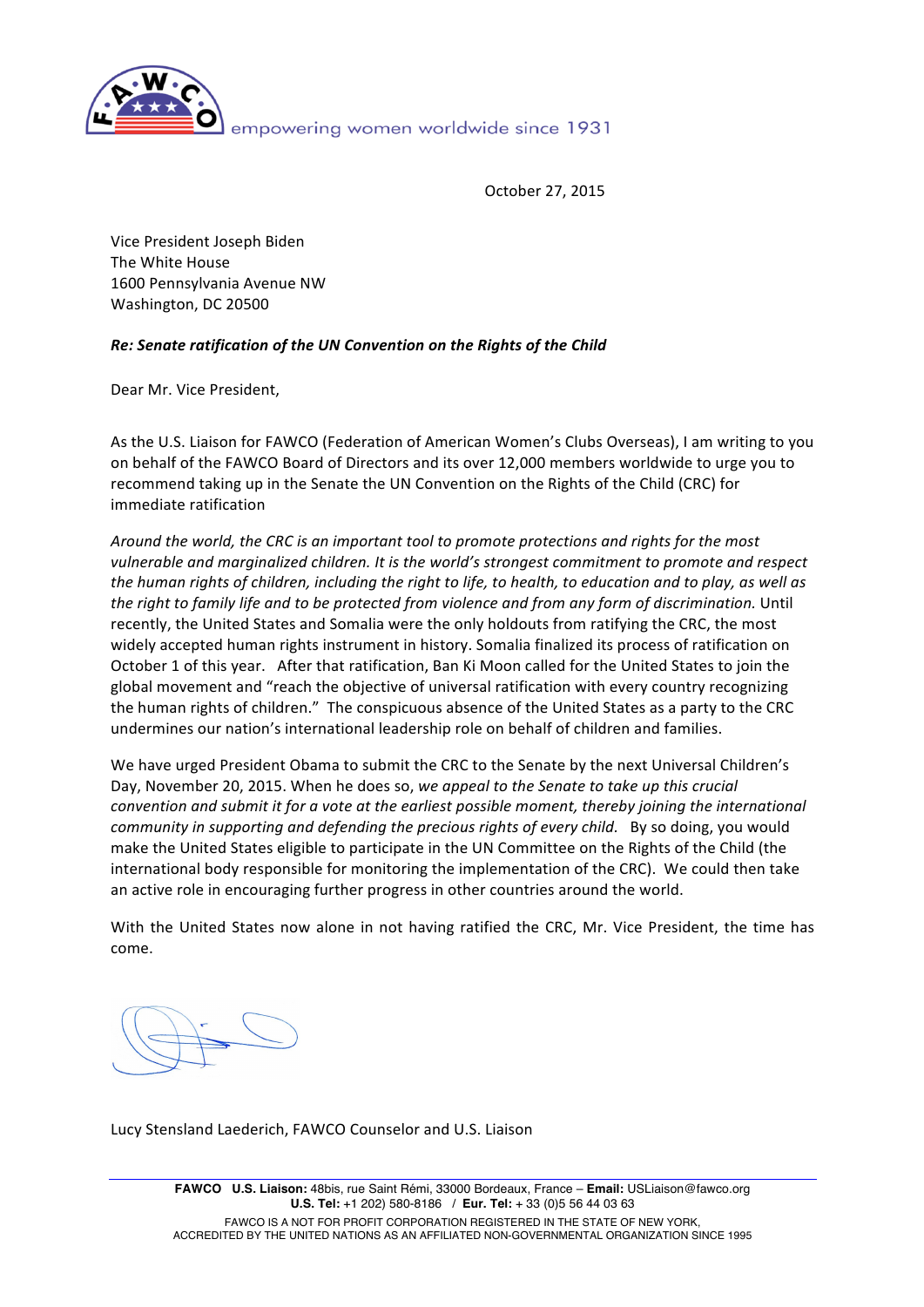

October 27, 2015

The Honorable Harry Reid, Minority Leader United States Senate Washington, DC 20510

## **Re: Senate ratification of the UN Convention on the Rights of the Child**

Dear Senator Reid,

As the U.S. Liaison for FAWCO (Federation of American Women's Clubs Overseas), I am writing to you on behalf of the FAWCO Board of Directors and its over 12,000 members worldwide to urge you to recommend taking up in the Senate the UN Convention on the Rights of the Child (CRC) for immediate ratification

Around the world, the CRC is an important tool to promote protections and rights for the most vulnerable and marginalized children. It is the world's strongest commitment to promote and respect *the human rights of children, including the right to life, to health, to education and to play, as well as* the right to family life and to be protected from violence and from any form of discrimination. Until recently, the United States and Somalia were the only holdouts from ratifying the CRC, the most widely accepted human rights instrument in history. Somalia finalized its process of ratification on October 1 of this year. After that ratification, Ban Ki Moon called for the United States to join the global movement and "reach the objective of universal ratification with every country recognizing the human rights of children." The conspicuous absence of the United States as a party to the CRC undermines our nation's international leadership role on behalf of children and families.

We have urged President Obama to submit the CRC to the Senate by the next Universal Children's Day, November 20, 2015. When he does so, we appeal to the Senate to take up this crucial *convention and submit it for a vote at the earliest possible moment, thereby joining the international community in supporting and defending the precious rights of every child.* By so doing, you would make the United States eligible to participate in the UN Committee on the Rights of the Child (the international body responsible for monitoring the implementation of the CRC). We could then take an active role in encouraging further progress in other countries around the world.

With the United States now alone in not having ratified the CRC, Senator Reid, the time has come.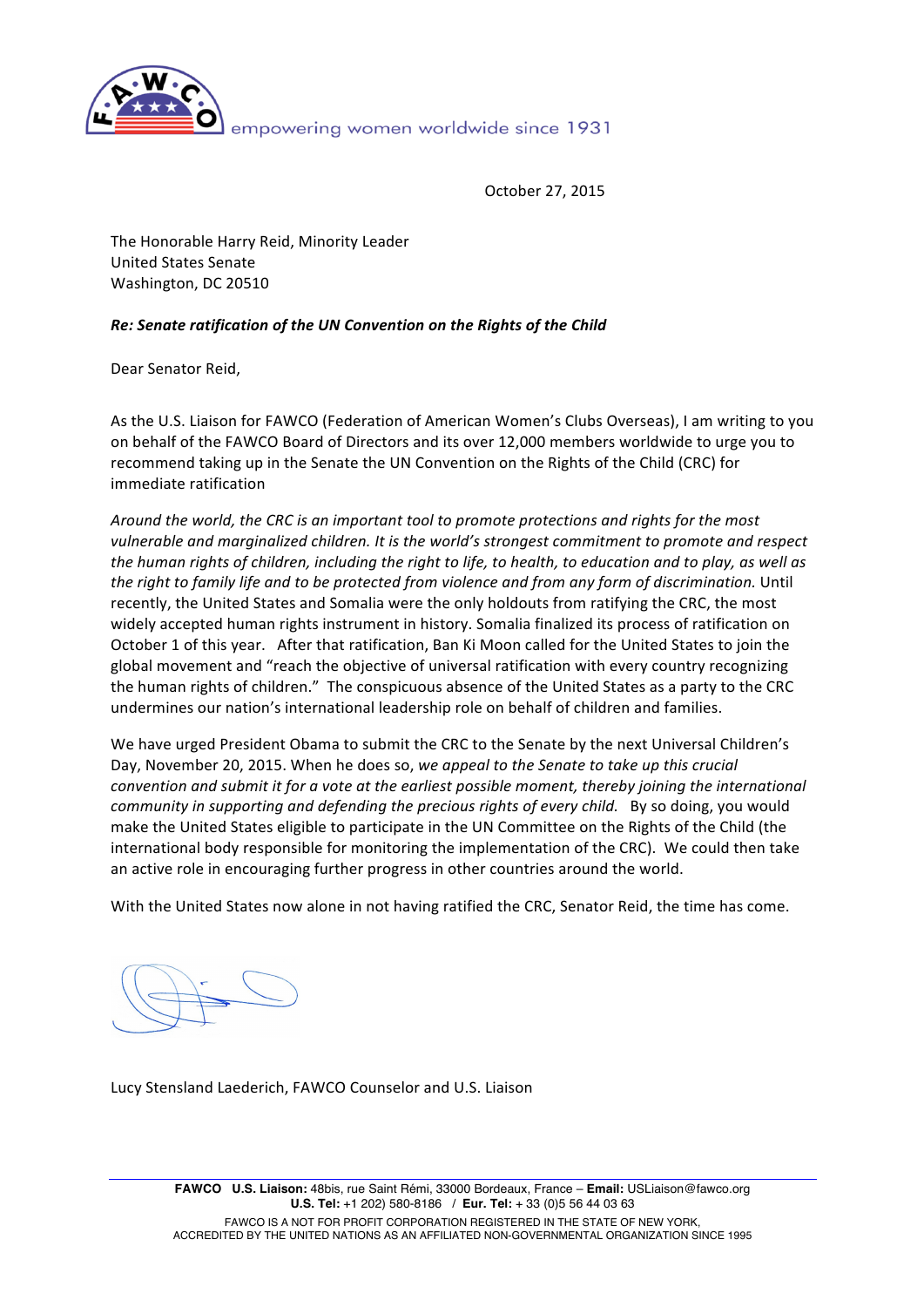

October 27, 2015

The Honorable Mitch McConnell, Majority Leader United States Senate Washington, DC 20510

## **Re: Senate ratification of the UN Convention on the Rights of the Child**

Dear Senator McConnell,

As the U.S. Liaison for FAWCO (Federation of American Women's Clubs Overseas), I am writing to you on behalf of the FAWCO Board of Directors and its over 12,000 members worldwide to urge you to recommend taking up in the Senate the UN Convention on the Rights of the Child (CRC) for immediate ratification

Around the world, the CRC is an important tool to promote protections and rights for the most vulnerable and marginalized children. It is the world's strongest commitment to promote and respect *the human rights of children, including the right to life, to health, to education and to play, as well as* the right to family life and to be protected from violence and from any form of discrimination. Until recently, the United States and Somalia were the only holdouts from ratifying the CRC, the most widely accepted human rights instrument in history. Somalia finalized its process of ratification on October 1 of this year. After that ratification, Ban Ki Moon called for the United States to join the global movement and "reach the objective of universal ratification with every country recognizing the human rights of children." The conspicuous absence of the United States as a party to the CRC undermines our nation's international leadership role on behalf of children and families.

We have urged President Obama to submit the CRC to the Senate by the next Universal Children's Day, November 20, 2015. When he does so, we appeal to the Senate to take up this crucial *convention and submit it for a vote at the earliest possible moment, thereby joining the international community in supporting and defending the precious rights of every child.* By so doing, you would make the United States eligible to participate in the UN Committee on the Rights of the Child (the international body responsible for monitoring the implementation of the CRC). We could then take an active role in encouraging further progress in other countries around the world.

With the United States now alone in not having ratified the CRC, Senator McConnell, the time has come.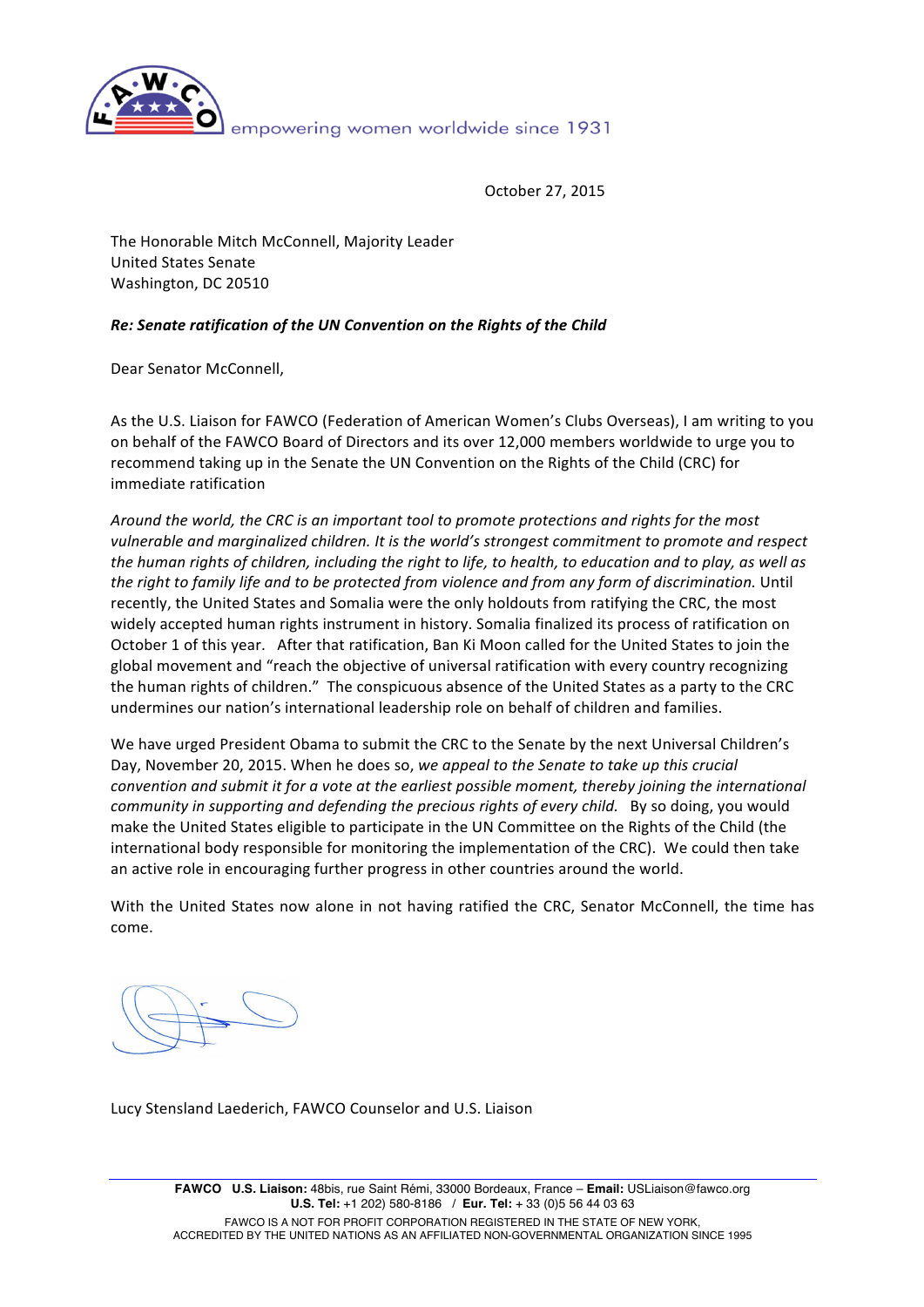

October 27, 2015

The Honorable Bob Corker, Chair Senate Foreign Relations Committee 425 Dirksen Senate Office Building Washington, DC 20510

# **Re: Senate ratification of the UN Convention on the Rights of the Child**

Dear Senator Corker,

As the U.S. Liaison for FAWCO (Federation of American Women's Clubs Overseas), I am writing to you on behalf of the FAWCO Board of Directors and its over 12,000 members worldwide to urge you to recommend taking up in the Senate the UN Convention on the Rights of the Child (CRC) for immediate ratification

Around the world, the CRC is an important tool to promote protections and rights for the most vulnerable and marginalized children. It is the world's strongest commitment to promote and respect *the human rights of children, including the right to life, to health, to education and to play, as well as* the right to family life and to be protected from violence and from any form of discrimination. Until recently, the United States and Somalia were the only holdouts from ratifying the CRC, the most widely accepted human rights instrument in history. Somalia finalized its process of ratification on October 1 of this year. After that ratification, Ban Ki Moon called for the United States to join the global movement and "reach the objective of universal ratification with every country recognizing the human rights of children." The conspicuous absence of the United States as a party to the CRC undermines our nation's international leadership role on behalf of children and families.

We have urged President Obama to submit the CRC to the Senate by the next Universal Children's Day, November 20, 2015. When he does so, we appeal to the Senate to take up this crucial *convention and submit it for a vote at the earliest possible moment, thereby joining the international community* in supporting and defending the precious rights of every child. By so doing, you would make the United States eligible to participate in the UN Committee on the Rights of the Child (the international body responsible for monitoring the implementation of the CRC). We could then take an active role in encouraging further progress in other countries around the world.

With the United States now alone in not having ratified the CRC, Senator Corker, the time has come.